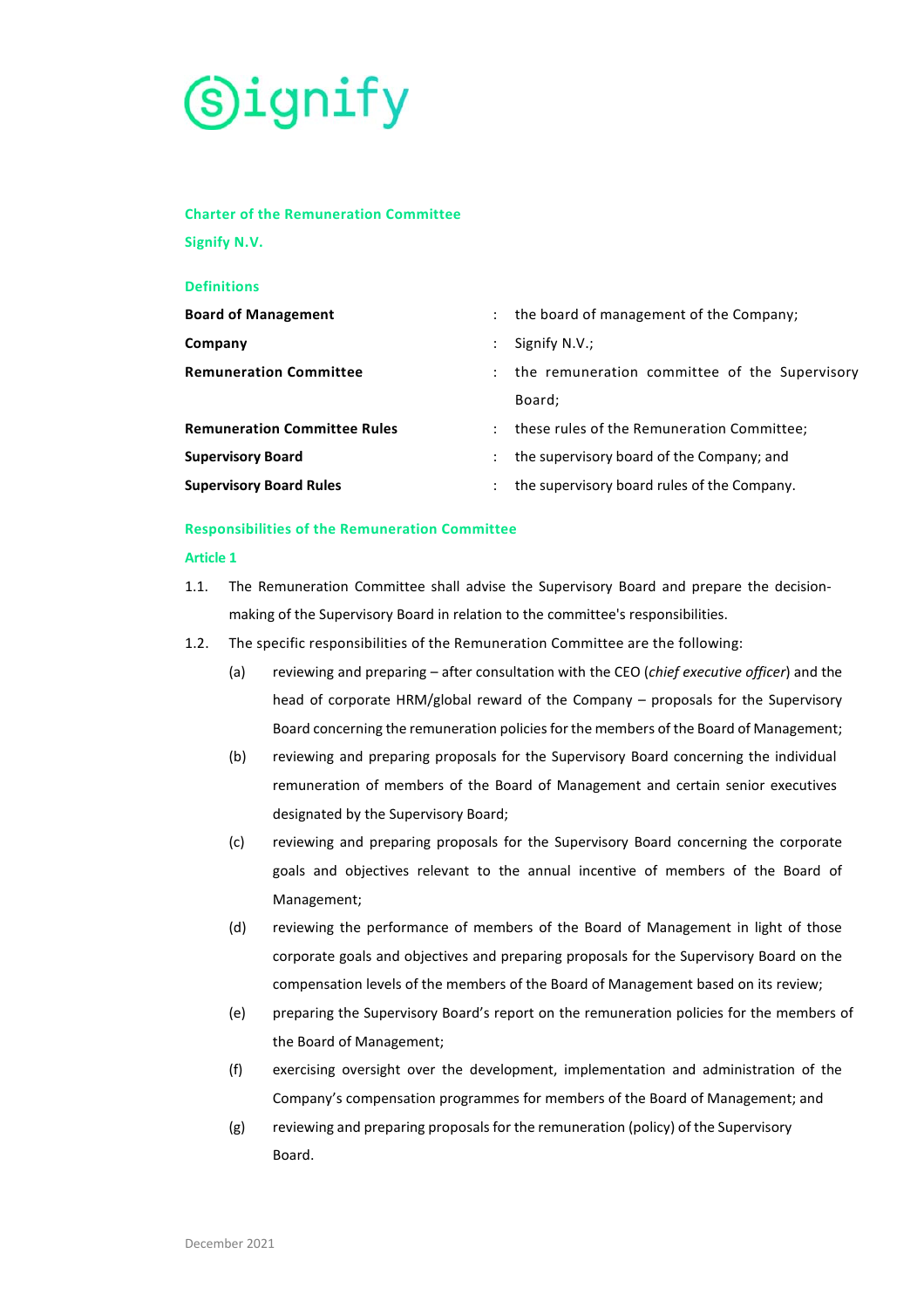- 1.3. In making any proposals relating to the long-term incentive component of the compensation of the members of the Board of Management, the Remuneration Committee must consider, among other factors, the Company's performance, the enhancement of the value of the Company's group and the remuneration package for board-level executives of other multinational companies operating in global markets.
- 1.4. The CEO or the head of corporate HRM/global reward will provide the Remuneration Committee with all the information necessary to make a well-considered judgement on the remuneration of members of the Board of Management.
- 1.5. The Remuneration Committee has at any time the right to seek advice from internal and external experts and advisors on all kind of remuneration matters. If the Remuneration Committee makes use of the services of a remuneration consultant in carrying out its duties, it shall verify that the consultant concerned does not provide advice to the members of the Board of Management.
- 1.6. The Remuneration Committee shall prepare a report of its deliberations and findings and send this report to the Supervisory Board.

#### **Composition of the Remuneration Committee**

#### **Article 2**

- 2.1. The Remuneration Committee consists of members of the Supervisory Board with a minimum of three. The members of the Remuneration Committee, its chair and secretary shall be appointed by the Supervisory Board. The secretary does not need to be a member of the Supervisory Board.
- 2.2. The chair is primarily responsible for the proper functioning of the Remuneration Committee. He/she shall act as the spokesperson of the Remuneration Committee and shall be the main contact for the Supervisory Board.
- 2.3. Rules regarding the independence of members of the Remuneration Committee must be complied with, unless they apply on a comply or explain basis and the non-compliance is explained.
- 2.4. The following requirements must be observed in composing the Remuneration Committee:
	- (a) all of its members must be independent within the meaning of article 9.4 of the Supervisory Board Rules, with the exception of no more than one member; and
	- (b) neither the chair of the Supervisory Board nor any of the Company's former members of the Board of Management nor any member of the management board of any listed company other than the Company, may (simultaneously) be chair of the Remuneration Committee.
- 2.5. If a member of the Remuneration Committee is or becomes aware of any circumstance which may reasonably impair or affect his/her independence or the perception of his/her independence, that member will inform the Remuneration Committee promptly. The Remuneration Committee will then consult with the Supervisory Board to determine whether there is sufficient cause for that member to resign from, or terminate his/her membership of the Remuneration Committee.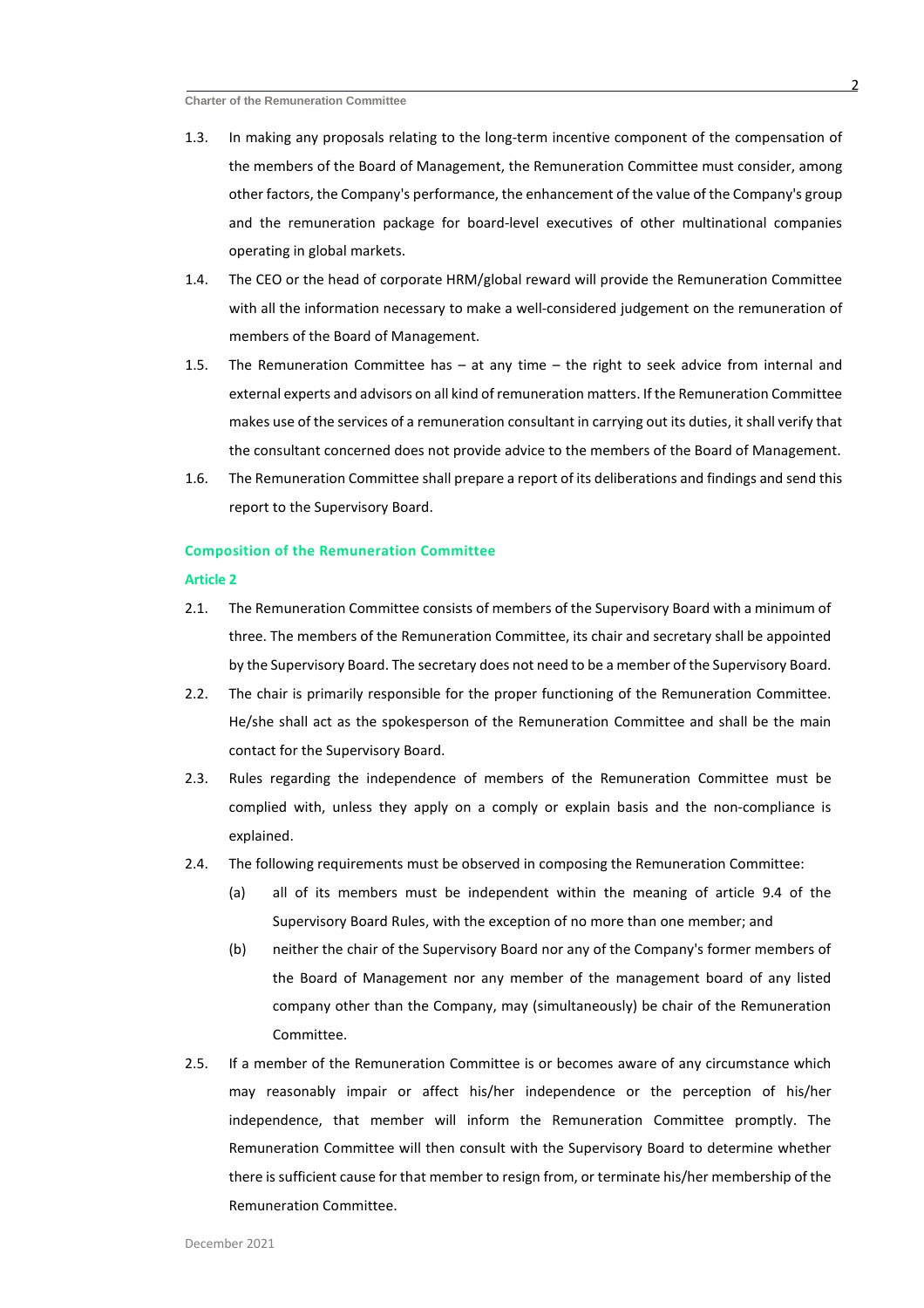2.6. In absence or inability of the chair, the members of the Remuneration Committee may appoint another member from their midst to act as the chair.

## **Meetings**

#### **Article 3**

- 3.1. The Remuneration Committee meets whenever one or more of its members have requested such meeting and at least twice a year.
- 3.2. Meetings of the Remuneration Committee are called in writing by or on behalf of the chair or in his/her absence or inability by another member of the Remuneration Committee. The invitation to meetings must contain the agenda. Every member can suggest items for the agenda. The agenda and accompanying materials for the meeting must be sent to the members in good time before any meeting.
- 3.3. The Remuneration Committee and the chair may request officers, external advisors of the Company's group or other parties to be present at a meeting of the Remuneration Committee.
- 3.4. Meetings of the Remuneration Committee are chaired by the chair and in his/her absence by another member of the Remuneration Committee.
- 3.5. If a member of the Remuneration Committee is frequently absent during meetings of the Remuneration Committee, the chair of the Remuneration Committee will discuss this with that member. If the chair of the Remuneration Committee is frequently absent during meetings, another member of the Remuneration Committee will discuss this with the chair.
- 3.6. The minutes of the meeting are prepared by the secretary of the Remuneration Committee or any other person designated by the chair or in his/her absence or inability by another member of the Remuneration Committee. The minutes will be adopted either in a following meeting of the Remuneration Committee or by signing by the chair and the secretary or deputy secretary of the relevant meeting.
- 3.7. The Remuneration Committee shall provide the Supervisory Board with a report of its deliberations and findings.

## **Resolutions of the Remuneration Committee**

#### **Article 4**

- 4.1. The provisions of the Supervisory Board Rules regarding the adoption of resolutions by the Supervisory Board apply mutatis mutandis to the adoption of resolutions by the Remuneration Committee.
- 4.2. In deviation of article 4.1, if no resolution can be adopted by the Remuneration Committee as a consequence of a Conflict of Interest (as defined in the Supervisory Board Rules) of all members of the Remuneration Committee, the relevant resolution will be referred to the Supervisory Board.